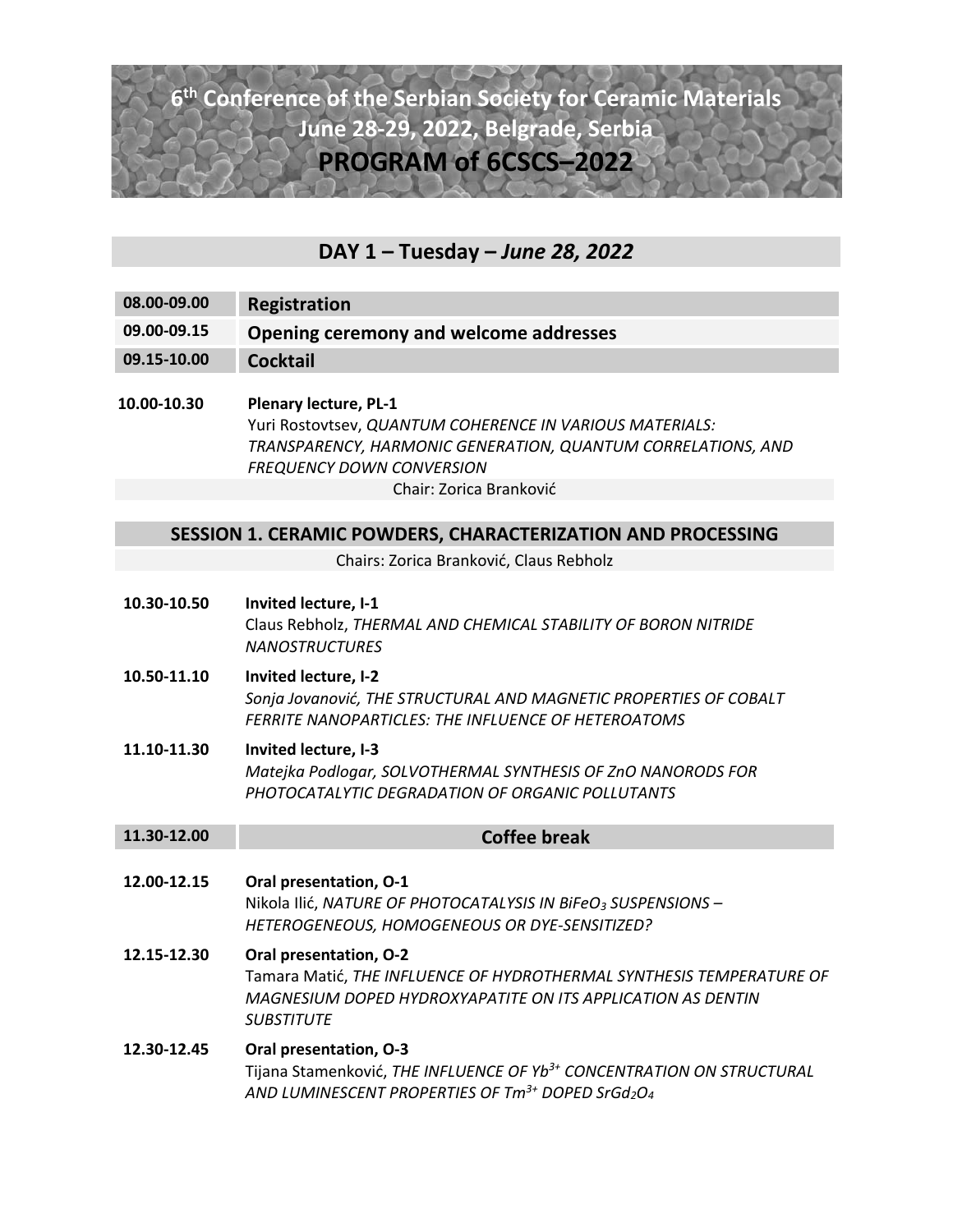| <b>SESSION 2. CERAMIC COMPOSITES, MEMBRANES AND MULTIMATERIALS</b> |                                                                                                                                                                                                                            |  |
|--------------------------------------------------------------------|----------------------------------------------------------------------------------------------------------------------------------------------------------------------------------------------------------------------------|--|
|                                                                    | Chairs: Ravi Kumar, Vladimir Srdić                                                                                                                                                                                         |  |
| 12.45-13.05                                                        | Invited lecture, I-4<br>Enikö Volceanov, DEVELOPMENT OF ELECTROLESS Ni-P- NANOCOMPOSITE<br>COATINGS ON LOW CARBON STEEL THIN STREEP                                                                                        |  |
| 13.05-13.20                                                        | Oral presentation, O-4<br>Irina Kandić, CHARACTERIZATION OF ACTIVE CARBON MATERIALS OBTAINED<br>FROM BIO WASTE FOR POTENTIAL USE IN WATER PURIFICATION                                                                     |  |
| 13.20-14.45                                                        | <b>Lunch break</b>                                                                                                                                                                                                         |  |
| 14.45-15.30                                                        | <b>POSTER SESSION 1</b>                                                                                                                                                                                                    |  |
| <b>SESSION 3. ELECTRO AND MAGNETIC CERAMICS</b>                    |                                                                                                                                                                                                                            |  |
|                                                                    | Chairs: Goran Branković, Slavko Bernik                                                                                                                                                                                     |  |
| 15.30-15.50                                                        | Invited lecture, I-5<br>Slavko Bernik, DEVELOPMENT AND CHARACTERISTICS OF A NOVEL<br>ZnO-Cr2O3-BASED VARISTOR CERAMIC                                                                                                      |  |
| 15.50-16.10                                                        | Invited lecture, I-6<br>Tomislav Ivek, PROMOTION OF FERROMAGNETISM AND COLLAPSE OF VARIABLE-<br>RANGE HOPPING TRANSPORT IN CERAMIC La <sub>0.5</sub> Ca <sub>0.5</sub> MnO <sub>3</sub> CONTROLLED BY<br><b>GRAIN SIZE</b> |  |
| 16.10-16.30                                                        | Invited lecture, I-7<br>Maria Čebela, SYNTHESIS AND PROPERTIES OF MULTIFERROIC MATERIALS                                                                                                                                   |  |
| 16.30-16.50                                                        | Invited lecture, I-8<br>Bojan Stojadinović, SPIN-PHONON COUPLING IN NANOSTRUCTURES REVEALED BY<br>RAMAN SPECTROSCOPY                                                                                                       |  |
| 16.50-17.05                                                        | Oral presentation, O-5<br>Danica Piper, BILAYER (La, Sr)MnO <sub>3</sub> AND (Ba, Sr)TiO <sub>3</sub> THIN FILMS PREPARED BY<br>CHEMICAL SOLUTION DEPOSITION TECHNIQUES                                                    |  |
| 17.05-17.20                                                        | Oral presentation, O-6<br>Jelena Vukmirović, EPITAXIAL GROWTH OF LaMnO <sub>3</sub> THIN FILMS BY POLYMER<br>ASSISTED DEPOSITION TECHNIQUE ON THE DIFFERENT MONOCRYSTALLINE                                                |  |

## **DAY 2 – Wednesday –** *June 29, 2022*

**09.00‐09.30 Plenary lecture, PL‐2**  *Ionescu Emanuel, ADVANCED CERAMICS FOR ENERGY‐RELATED APPLICATIONS: PRECURSOR‐BASED SYNTHESIS & DESIGN CONCEPTS AND THEIR PERSPECTIVES TOWARDS SUSTAINABILITY*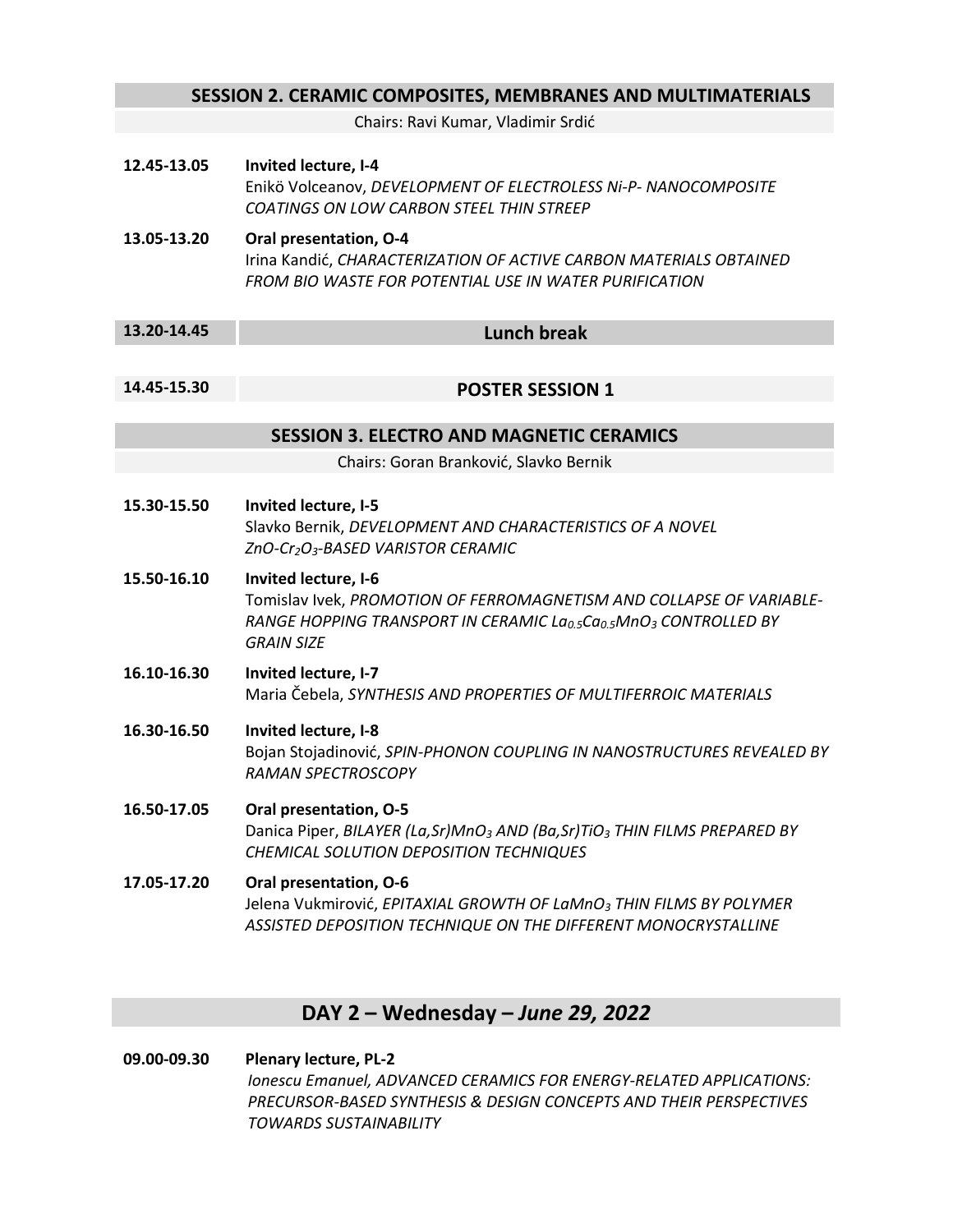#### Chair: Dejan Zagorac

### **SESSION 4. COMPUTING IN MATERIALS SCIENCE**

Chairs: Yuri Rostovtsev, Dejan Zagorac

| 09.30-09.50                                                                                                 | Invited lecture, I-9<br>K.C. Hari Kumar, THERMODYNAMIC MODELLING OF Ta-N SYSTEM                                                                     |  |
|-------------------------------------------------------------------------------------------------------------|-----------------------------------------------------------------------------------------------------------------------------------------------------|--|
| 09.50-10.10                                                                                                 | Invited lecture, I-10<br>Jelena Zagorac, EFFECT OF ALUMINUM ADDITION ON THE STRUCTURE AND<br>ELECTRONIC PROPERTIES OF BORON NITRIDE                 |  |
| 10.10-10.30                                                                                                 | Invited lecture, I-11<br>Adrian Volceanov, CHEMICAL BONDING IN CERAMICS AND GLASSES                                                                 |  |
| 10.30-10.50                                                                                                 | Invited lecture, I-12<br>Dejan Zagorac, BARIUM SULFIDE UNDER PRESSURE: STRUCTURAL CHANGES,<br><b>BAND GAP ENGINEERING AND MECHANICAL PROPERTIES</b> |  |
| 10.50-11.05                                                                                                 | Oral presentation, O-7<br>Dušica Jovanović, ENERGY LANDSCAPE OF A RELAXED AMINO ACID,<br>GLUTAMINE (L), ON TIO2 SURFACES                            |  |
| 11.05-11.20                                                                                                 | Oral presentation, O-8<br>Milan Pejić, FIRST-PRINCIPLES INVESTIGATION AND STRUCTURE PREDICTION IN<br>HOLMIUM(III) FLUORO-SELENIDE SYSTEM            |  |
| 11.20-11.50                                                                                                 | <b>Coffee break</b>                                                                                                                                 |  |
|                                                                                                             |                                                                                                                                                     |  |
| SESSION 5. HIGH TEMPERATURE PHENOMENA, SINTERING, MICROSTRUCTURE<br><b>DESIGN AND MECHANICAL PROPERTIES</b> |                                                                                                                                                     |  |
|                                                                                                             | Chairs: Peter Tatarko, Branko Matović                                                                                                               |  |
|                                                                                                             |                                                                                                                                                     |  |
| 11.50-12.10                                                                                                 | Invited lecture, I-13<br>Peter Tatarko, DEVELOPMENT OF HIGHLY TEXTURED DIBORIDE CERAMICS USING<br><b>MAGNETIC AND ELECTRIC FIELDS</b>               |  |
| 12.10-12.30                                                                                                 | Invited lecture, I-14<br>Ravi Kumar, UNDERSTANDING DEFORMATION IN PRECURSOR DERIVED<br><b>CERAMICS AT DIFFERENT LENGTH SCALES</b>                   |  |

#### **12.45‐13.00 Oral presentation, O‐10**  Jelena Vukašinović, *EFFECT OF THE SINTERING TECHNIQUE ON THE PROPERTIES OF Sb‐DOPED BaSnO3 CERAMICS*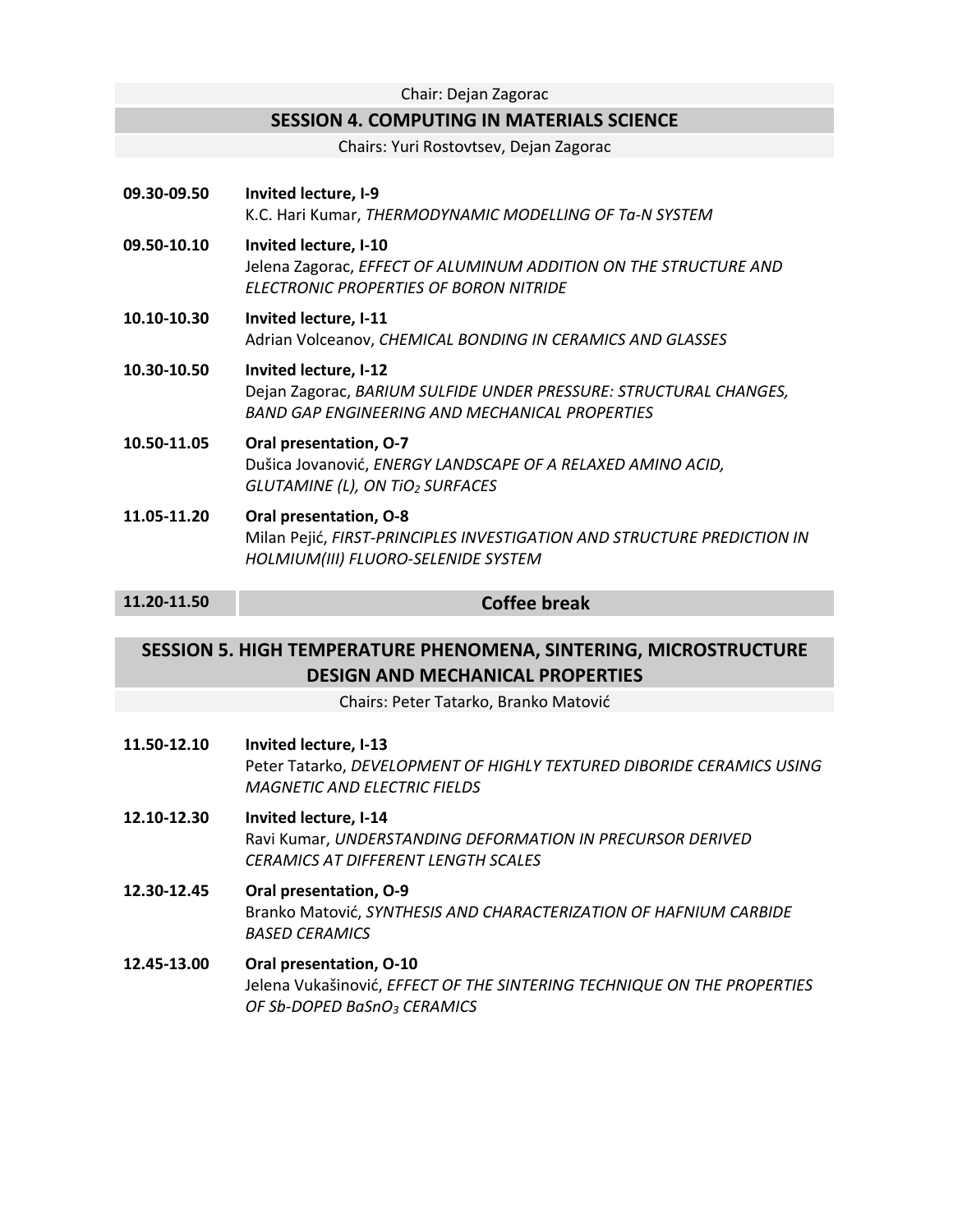# **SESSION 6. TRADITIONAL CERAMICS** Chairs: Tatjana Volkov‐Husović, Eniko Volceanov **13.00‐13.20 Invited lecture, I‐15**  Jelena Maletaškić, *GLASS‐CERAMICS OBTAINED FROM CAO‐TiO2‐SiO2 (SPHENE)*  **13.20‐13.40 Invited lecture, I‐16**  Tatjana Volkov Husović, *BLAST FURNACE REFRACTORIES: PAST, PRESENT AND FUTURE*  **13.40‐15.00 Lunch break 15.00‐15.45 POSTER SESSION 2 15.45‐16.00**  Marija Egerić, *YOUNG CERAMISTS NETWORK*  **16.00‐16.15 Closing ceremony**

| 20.00 | <b>CONFERENCE DINNER</b> |
|-------|--------------------------|
|       |                          |

| <b>Poster session 1</b> | 1. CERAMIC POWDERS, CHARACTERIZATION AND PROCESSING                                                                                                                                                                                                     |
|-------------------------|---------------------------------------------------------------------------------------------------------------------------------------------------------------------------------------------------------------------------------------------------------|
| <b>Poster session 2</b> | 2. CERAMIC COMPOSITES, MEMBRANES AND MULTIMATERIALS<br>3. ELECTRO AND MAGNETIC CERAMICS<br>4. COMPUTING IN MATERIALS SCIENCE<br>5. HIGH TEMPERATURE PHENOMENA, SINTERING, MICROSTRUCTURE<br>DESIGN AND MECHANICAL PROPERTIES<br>6. TRADITIONAL CERAMICS |

**Poster session 1**  CERAMIC POWDERS, CHARACTERIZATION AND PROCESSING

**P1.** Tsvetan Dimitrov, *SYNTHESIS AND STUDY OF CHROMIUM‐DOPED DIOPSIDE CERAMIC PIGMENTS* 

**P2.** Miluvka Stancheva, *STUDY OF CERAMIC PIGMENTS IN THE SYSTEM CaO.x(REE).(1‐x)MgO.2SiO2* 

**P3.** Katarina Nikolić, *STRUCTURAL AND CHEMICAL PROPERTIES OF WASTE VITREOUS ENAMELS GENERATED DURING THE PRODUCTION PROCESS OF HEATING DEVICES* 

**P4.** Neda Nišić, *CHARACTERIZATION OF HIGH TEMPERATURE CERAMIC COMPOSITE SEALANTS (CCS) WITH ADDITION OF ALUMOSILICATE BASED WASTE MATERIAL FOR THE POTENTIAL USE IN IT‐SOFC*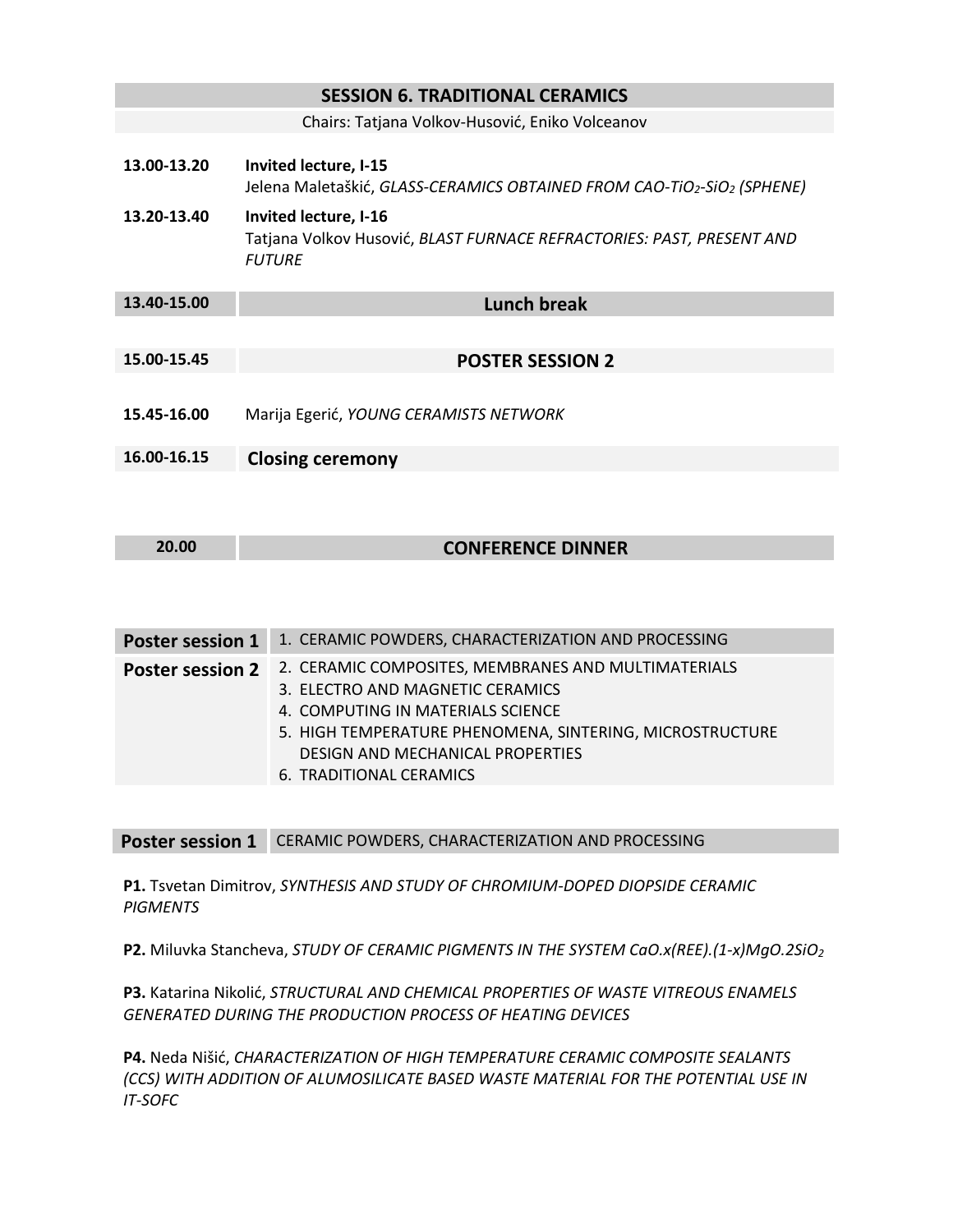**P5.** Marija Prekajski Đorđević, *SURFACE MODIFICATION OF CeO2 NANO‐POWDER*

**P6.** Vladimir Dodevski, *SYNTHESIS OF OBTAINING SiO2 FROM BIOMASS, CHARACTERIZATION OF STRUCTURAL AND CHEMICAL PROPERTIES AND THE POSSIBILITY OF POTENTIAL APPLICATION* 

**P7.** Katarina Vojisavljević, *HIERARCHICAL ZnO/SnO2 HETEROSTRUCTURES VIA HYDROTHERMALLY ASSISTED ELECTROSPINNING TECHNIQUE: SYNTHESIS AND PHOTOCATALYTIC PERFORMANCES*

**P8.** Andrijana Nedeljkovic, *XANTHATE ABSORPTION KINETICS AS A FUNCTION OF THE STARTING CONCENTRATION WITH THE USE OF THE WASTE SLAG AS ADSORBENT*

**P9.** Božana Petrović, *BEHAVIOUR OF Mg AND Si SUBSTITUTED HYDROXYAPATITES IN MODEL MEDIA* 

**P10.** Bojana Simović*, IMPROVED PHOTOCATALYTIC DEGRADATION OF RO16 DYE USING HYDROTHERMALLY SYNTHESIZED CeO2@ZnO NANOCOMPOSITE* 

**P11.** Jelena Jovanović, *VISIBLE‐LIGHT PHOTOCATALYTIC DEGRADATION OF MORDANT BLUE 9 BY BiVO4 NANOPOWDER* 

**P12.** Milena Rosić, *INVESTIGATING SORPTIVE ASPECTS OF CoMoO4 NANOPOWDERS SYNTHESIZED BY SPR METHOD* 

**P13.** Ivan Stijepović, *ION MIGRATION IN SPINEL STRUCTURE IN NICKEL AND ZINC FERRITE NANOPOWDERS SYNTHESISED BY CO‐PRECIPITATION AND HYDROTHERMAL METHODS* 

**P14.** Aleksandar Malešević, *STABILITY AND FUNCTIONALITY OF BaCe1–xInxO3‐δ AS A HIGH TEMPERATURE PROTON CONDUCTING ELECTROLYTE FOR SOLID OXIDE FUEL CELLS*

**P15.** Marija Egerić, *ENHANCED PHOTOCATALYTIC REMOVAL OF CONGO RED BY MOF‐ACTIVATED CARBON COMPOSITE* 

**P16.** Marija Egerić, *COMPETITIVE REMOVAL OF DIVALENT HEAVY METAL IONS FROM SYNTHETIC AND REAL WASTEWATER BY ARAGONITE SEASHELL WASTE*

**P17.** Lidija Radovanović, *THE USE OF MANGANESE(II)–PYROMELLITATE COMPLEX PRECURSOR FOR THE SYNTHESIS OF NANOSIZED MANGANESE OXIDES*

**P18.** Tijana Stamenković, *SURFACE CHARACTERIZATION AND PHOTOCATALYTIC ACTIVITY OF NEWLY SYNTHESIZED DY DOPED SrGd2O4 PHOSPHORUS*

**P19.** Zuzana Melichová, *THE EFFECT OF TEMPERATURE ON THE SORPTION OF LEAD ON NATURAL BENTONITES* 

**P20.** Milica Počuča‐Nešić, *THE CATALYTIC DEGRADATION OF RO16 DYE UNDER DARK AMBIENT CONDITIONS USING La‐Ni‐Nb‐O‐BASED POWDERS*

**P21.** Stefan T. Jelić, *ULTRASONIC SYNTHESIS AND CHARACTERIZATION OF MESOPOROUS MONOCLINIC BiVO4 NANOPOWDER*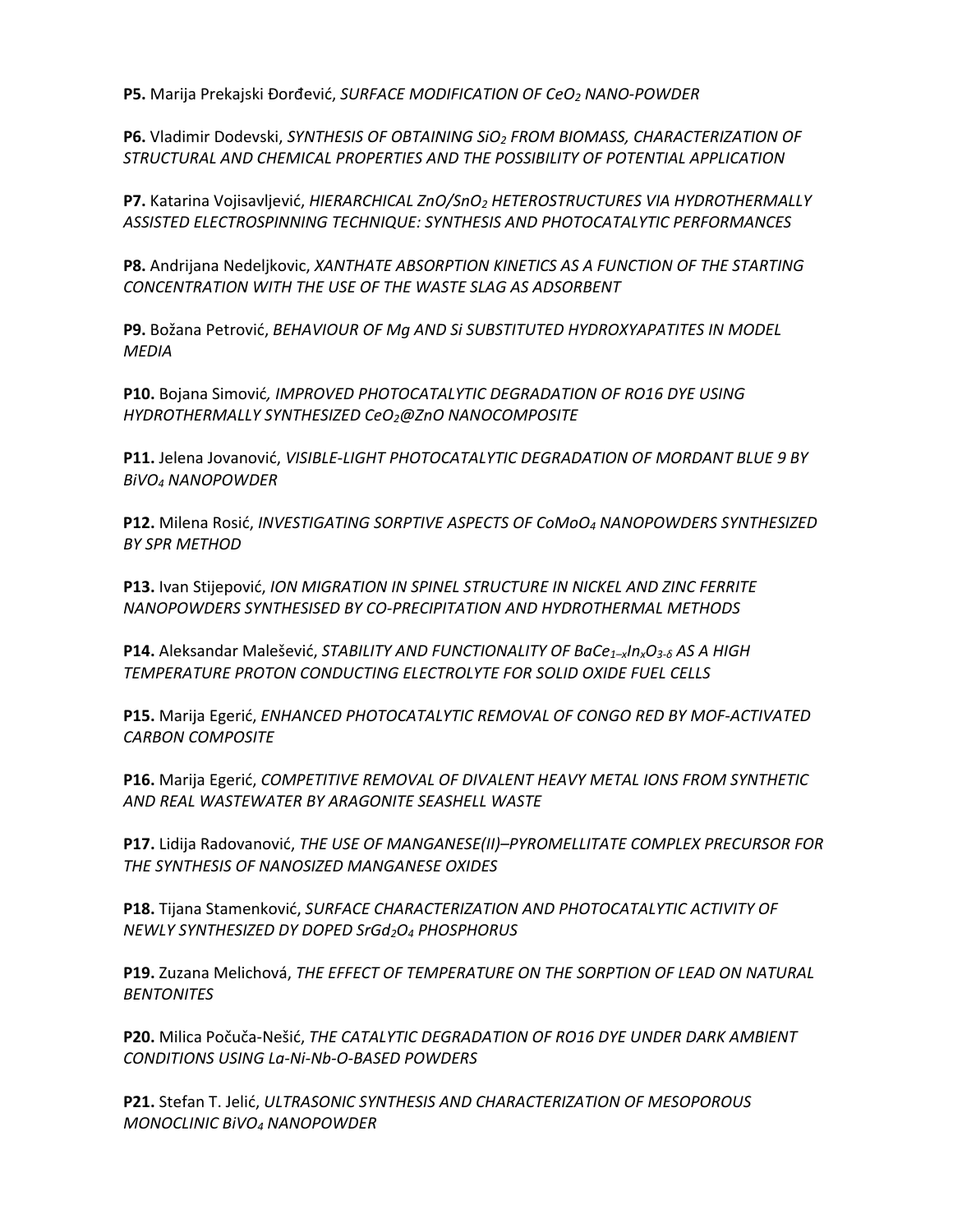**P22.** Uroš Čakar, *BLUEBERRY WINE BIOLOGICALLY ACTIVE COMPOUNDS PROTECT AGAINST OXIDATIVE STRESS* 

**P23.** Sanja Krstić, *HYDROTHERMAL SYNTHESIS, CHARACTERIZATION AND APPLICATION OF ACTIVATED CARBON MATERIALS OBTAINED FROM SACCHARIDES*

**P24.** Maja Pagnacco, *WHAT COULD BE THE REASON FOR DIFFERENT BEHAVIOR OF PHOSPHATE TUNGSTEN AND PHOSPHATE MOLYBDENUM BRONZES IN BRIGGS‐RAUSCHER REACTION: NEW INSIGHT* 

**P25.** Milena Rosić, *DILATOMETRIC STUDY OF NANOSTRUCTURED Ca1‐xGdxMnO3 (X=0.05; 0.1; 0.15; 0.2)* 

**Poster session 2**  CERAMIC COMPOSITES, MEMBRANES AND MULTIMATERIALS

**P26.** Marjan Ranđelović, *PALLADIUM DISPERSED IN AMORPHOUS CARBON MATRIX AS THE ELECTROCATALYST FOR HYDROGEN PEROXIDE REDUCTION IN AN ALKALINE MEDIUM*

**P27.** Jelena Bobić, *LEAD BASED (PZT) AND LEAD FREE (BZT) COMPOSITES FLEXIBLE FILMS AS LOW‐ ENERGY PIEZOELECTRIC HARVESTERS*

**Poster session 2**  ELECTRO AND MAGNETIC CERAMICS

**P28.** Ivana Stajcic, *MORPHOLOGICAL AND DIELECTRIC PROPERTIES OF MODIFIED BARIUM TITANATE* 

**P29.** Maria Čebela, *EFFECT OF AG DOPING ON THE MORPHOLOGICAL AND MAGNETIC PROPERTIES OF CuO NANOSTRUCTURES* 

**P30.** Maria Čebela, *MAGNETIC PROPERTIES OF Fe<sub>2</sub>TiO<sub>5</sub>* 

**P31.** Olivera Zemljak, *THE INFLUENCE OF Ti‐DOPING ON STRUCTURAL AND MULTIFERROIC PROPERTIES OF YTTRIUM MANGANITE CERAMICS* 

**P32.** Jelena Vukašinović, *THE DEFECT STRUCTURE AND ELECTRICAL PROPERTIES OF THE SPARK PLASMA SINTERED ANTIMONY‐DOPED BARIUM STANNATE* 

**P33.** Nenad Nikolić, *THE COMPARISON OF ELECTROCHEMICAL PROPERTIES OF ZnMn<sub>2</sub>O<sub>4</sub> AND ZnCr0.15Mn1.85O4 IN AN AQUEOUS SOLUTION OF ZnCl2*

**P34.** Danijela Luković Golić, *THE IMPROVEMENT OF FERROELECTRIC PROPERTIES OF BiFeO3 CERAMICS BY DOPING WITH La3+ AND Eu3+*

**Poster session 2** COMPUTING IN MATERIALS SCIENCE

**P35.** Tamara Škundrić, *ENERGY LANDSCAPE OF THE NOVEL Cr2SiN4 COMPOUND DERIVED USING COMBINATION OF THEORETICAL METHODS*